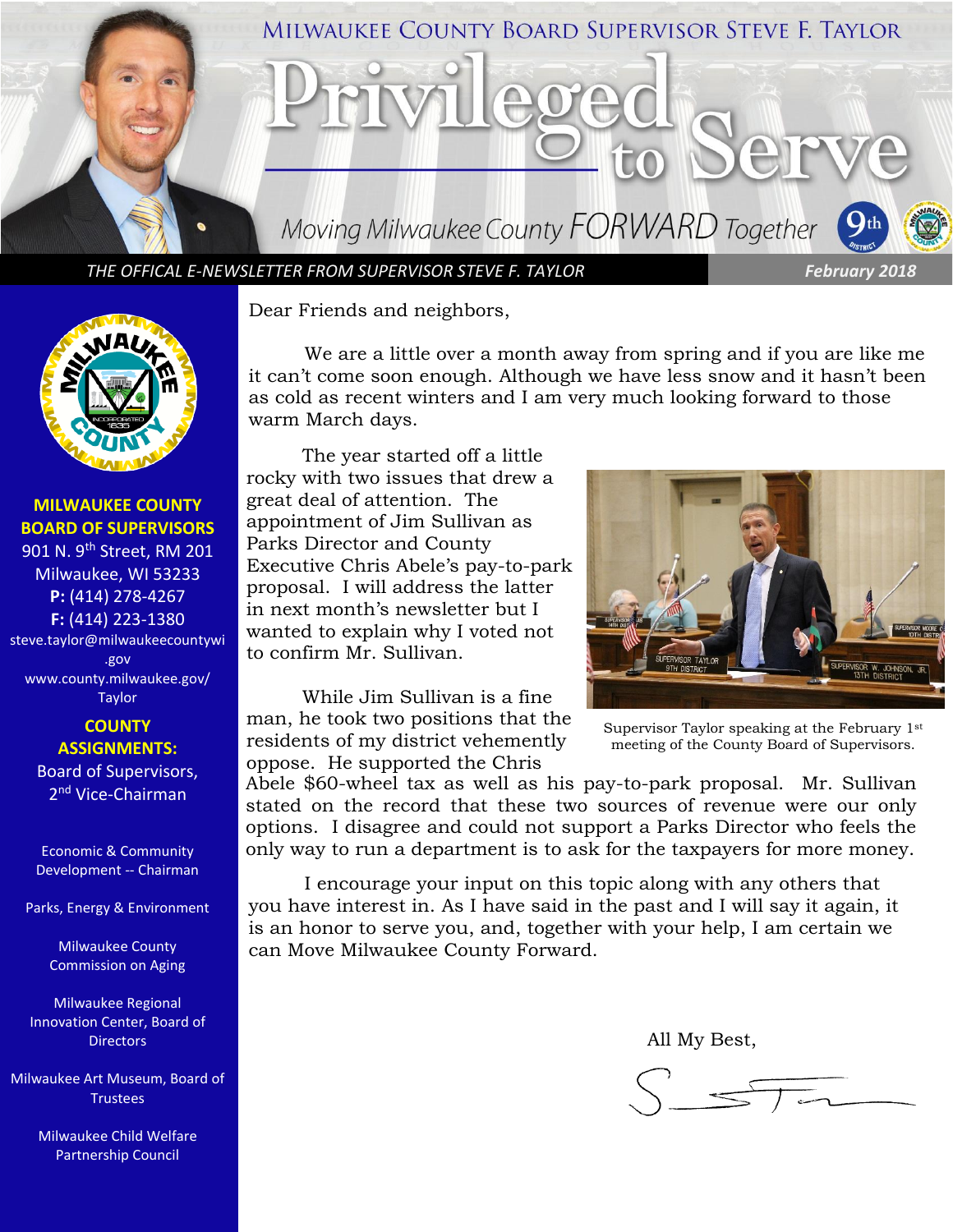## **SOUTH SUBURBAN CHAMBER OF COMMERCE**

In keeping with his annual tradition, Supervisor Taylor attended the South Suburban Chamber of Commerce's annual awards dinner on February 2nd. The proud winner of the 2017 Business of the Year was the City of Oak Creek while the Polish Heritage Alliance, Inc. won the 2017 Pride in Premises award.

Since its foundation in 1955, the City of Oak Creek has been one of the fastest growing cities in Milwaukee Coubty as evidenced by its population growth from 28, 456 to more than 34,000 people between 2000 and 2010.



Supervisor Taylor presents City of Oak Creek officials with an honorary citation at the South Suburban Chamber of Commerce annual awards dinner.

Oak Creek has always focused on serving its growing population in an efficient and effective manner. The city has achieved this by operating as a well-run business in every aspect, from human resources and public health all the way down to simple permit regulation and revenue collection. Oak Creek has given its unwavering support to new and expanding businesses in the city, with the most notable examples being the much-anticipated IKEA store (set to open in Spring of 2018) and the establishment of Drexel Town Square. Congratulations to the City of Oak Creek for its success as a well-run business and its support and development of business within the city.



Supervisor Taylor with an honorary citation for the Polish Center, presented to Polish Heritage Alliance president and Wisconsin State Representative Ken Skowronski.

The Polish Heritage Alliance, Inc. promotes understanding and appreciation of the Polish heritage and culture as embodied in traditions, history, language, arts, and current affairs. The Alliance, along with countless selfless volunteers, put forth hours upon hours of time and energy to help maintain the Polish Center of Wisconsin and its beautiful surroundings. The Polish Center is located in a picturesque park-like setting.

The facility itself is cultural treasure where community members can come to share in tradition, culture, food, and fun. The ornate and picturesque landscape provide a natural breathtaking environment and perfect background for events such as weddings, showers, banquets, and even meetings. Designed in the style of a traditional Polish manor house, the Polish Center is a fitting symbol of Poland's national heritage and tradition of gracious hospitality. What makes the facility even more unique is that every banquet room has a scenic view of either the lake or the patio and its many colorful plants and flowers. Congratulations to the Polish Heritage Alliance, Inc. for winning the South Suburban Chamber of Commerce's 2017 Pride in Premises Award in recognition of the efforts and energy put forth to maintain the beauty of the Polish Center.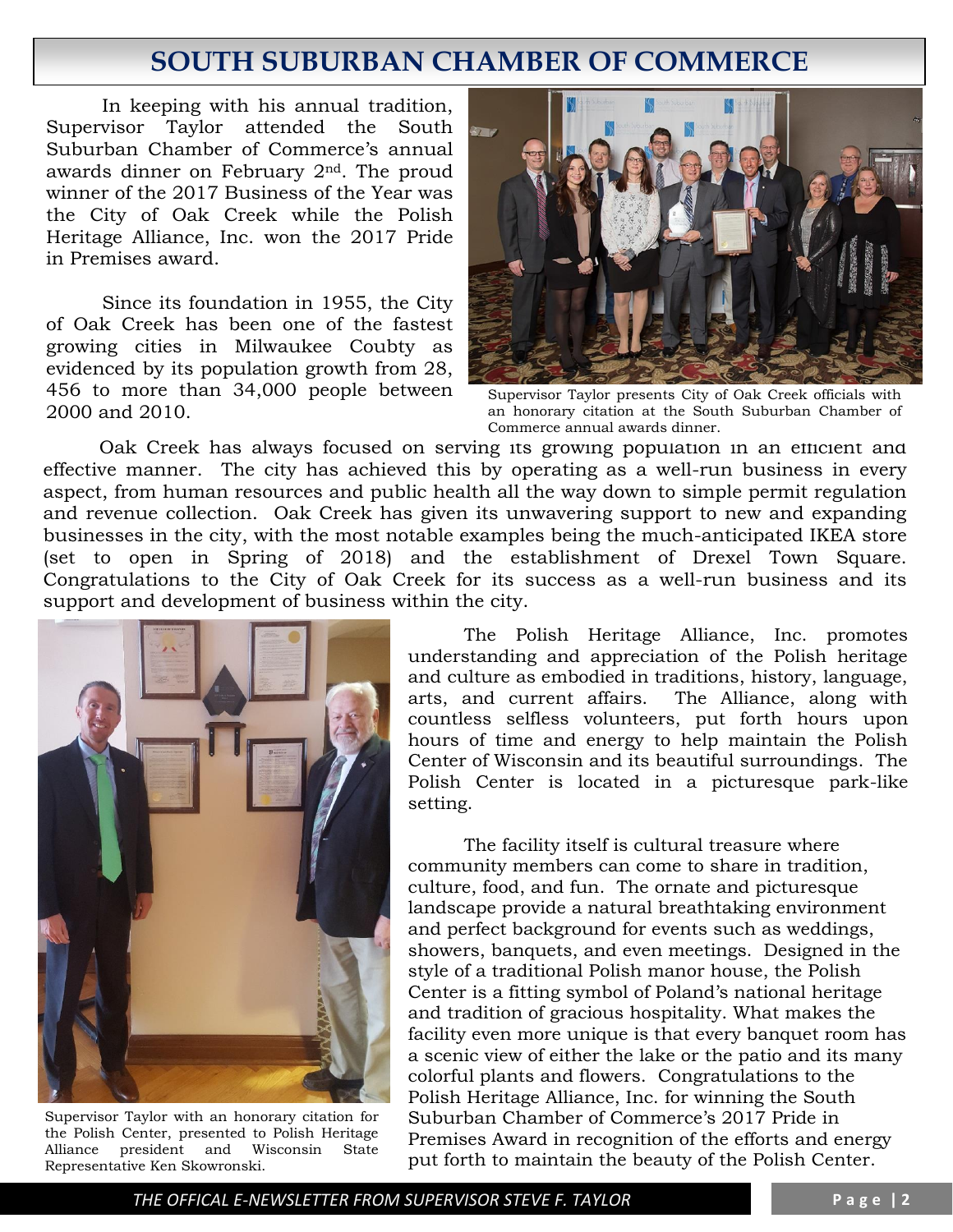# **ALEXANDER GEBHARD, EAGLE SCOUT**

Nothing is better than recognizing the hard work and efforts of the citizens from your own community, especially our youth. Supervisor Taylor did exactly that in February by presenting Franklin's very own Alexander Gebhard with a citation in honor of earning the rank of Eagle Scout. For his Eagle Scout project, Alexander took it upon himself to design and install new flower beds at the Basilica of St. Josaphat's Parish. Congratulations Alexander, thank you for all your hard work, and good luck in all your future endeavors!



## **BALLPARK COMMONS**



Supervisor Taylor speaking at the February 27<sup>th</sup> Ballpark Commons press conference at Franklin's City Hall.

On Tuesday February 27<sup>th</sup>, Supervisor Taylor was one of several individuals in attendance at a press conference regarding the Ballpark Commons project in Franklin. The conference formally announced the arrival of professional baseball to the City of Franklin in addition to the overall mixed-use development known as "Ballpark Commons". The highlight of the development is a 4,000-seat stadium which will play host to the aforementioned baseball team that will join the American Association of Independent Professional Baseball and the UW-Milwaukee Panthers men's baseball team. Ground has been broken on the development and the \$15-million stadium will open in Spring 2019.

### **TEAM REHABILITATION PHYSICAL THERAPY RIBBON-CUTTING**

On February 12, Supervisor Taylor attended the ribbon-cutting of the Team Rehabilitation Physical Therapy facility in Oak Creek. With its opening, Team Rehabilitation now has 4 locations in Wisconsin included the one in District 9. The facility is locally owned and operated by therapists dedicated to providing the best outpatient therapy services possible. Supervisor Taylor wishes Team Rehab nothing but success as they can now begin to call Oak Creek home.



## **LEGISLATIVE ROUNDUP**

The County Board last met on Thursday, February 22nd when they voted not to confirm Interim Parks Director Jim Sullivan to the position of fulltime Parks Director. The next meeting of the Milwaukee County Board of Supervisors will be held on Thursday, March22nd in Courthouse Room 200. To view the votes on all actions taken by the County Board and its committees, please visit the [Milwaukee County Legislative Information Center.](http://milwaukeecounty.legistar.com/Calendar.aspx) 

*THE OFFICAL E-NEWSLETTER FROM SUPERVISOR STEVE F. TAYLOR* **P a g e | 3**